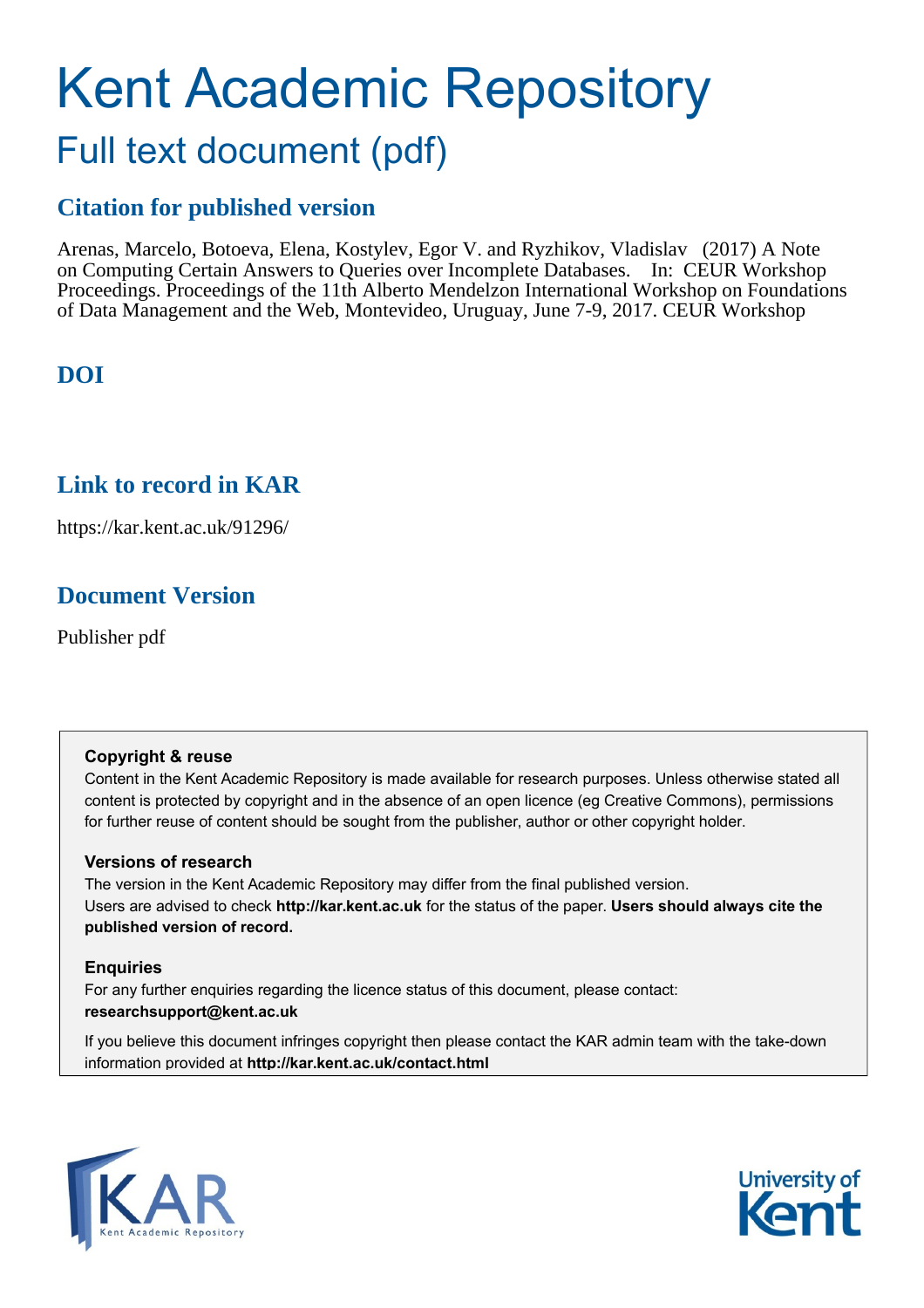## A note on computing certain answers to queries over incomplete databases

Marcelo Arenas<sup>1</sup>, Elena Botoeva<sup>2</sup>, Egor V. Kostylev<sup>3</sup>, and Vladislav Ryzhikov<sup>2</sup>

| <sup>1</sup> Pontificia Universidad | <sup>2</sup> Free University of | <sup>3</sup> University of Oxford, |
|-------------------------------------|---------------------------------|------------------------------------|
| Católica de Chile, Chile            | Bozen-Bolzano, Italy            | UK                                 |

#### 1 Introduction

The ability to handle incomplete information is fundamental in many areas, including data integration, data exchange, inconsistent databases, and the Semantic Web. In such areas, it is often impossible to describe the domain of interest in a full, comprehensive way, so the aim of an incomplete database is to concisely represent a (potentially infinite) number of completions. Incomplete information is usually represented by allowing placeholders for unknown values, which are called "nulls". An incomplete database  $I$ with such nulls then represents a set of databases with complete information, called representations of I, each of which is obtained by replacing nulls by actual values.

One of the most important problems associated to databases is query answering. Since an incomplete database  $I$  can have several representations, the aim in this context is to find the "certain answers" to a query  $Q$ , that is, an incomplete database  $I'$  that precisely represents the answers to  $Q$  over all the representations of  $I$ . Unfortunately, this is possible only in restricted settings, which allow for the so called strong representation systems [5]. To overcome this limitation, it was recently proposed in [7] the idea of computing "certain answers as objects". It is argued in [7] that we should aim for finding an object (i.e., an incomplete database) representing the answers over the representations of an incomplete database in the most informative way. More precisely, informativeness in this context is formalised as the following preorder on incomplete databases:  $I_1 \leq I_2$  if and only if each representation of  $I_2$  is a representation of  $I_1$ , that is, the more representations an incomplete database has, the less informative it is. Then given a query  $Q$  over an incomplete database  $I$ , the certain answers as objects to  $Q$  over I are defined as a greatest lower bounds under  $\preceq$  of the set of answers to Q over all the representations of I.

In this paper, we make initial steps in the study of the complexity of the problem of computing certain answers as objects. In particular, we concentrate on the widely studied setting of union of conjunctive queries with inequalities and incomplete databases under the open-world assumption, and we provide positive and negative results. On the positive side, we show that in this case the certain answers to a query can be computed. On the negative side, we show that this computation can be costly, as the certain answers can be of exponential size even if we restrict to conjunctive queries with inequalities over binary relations.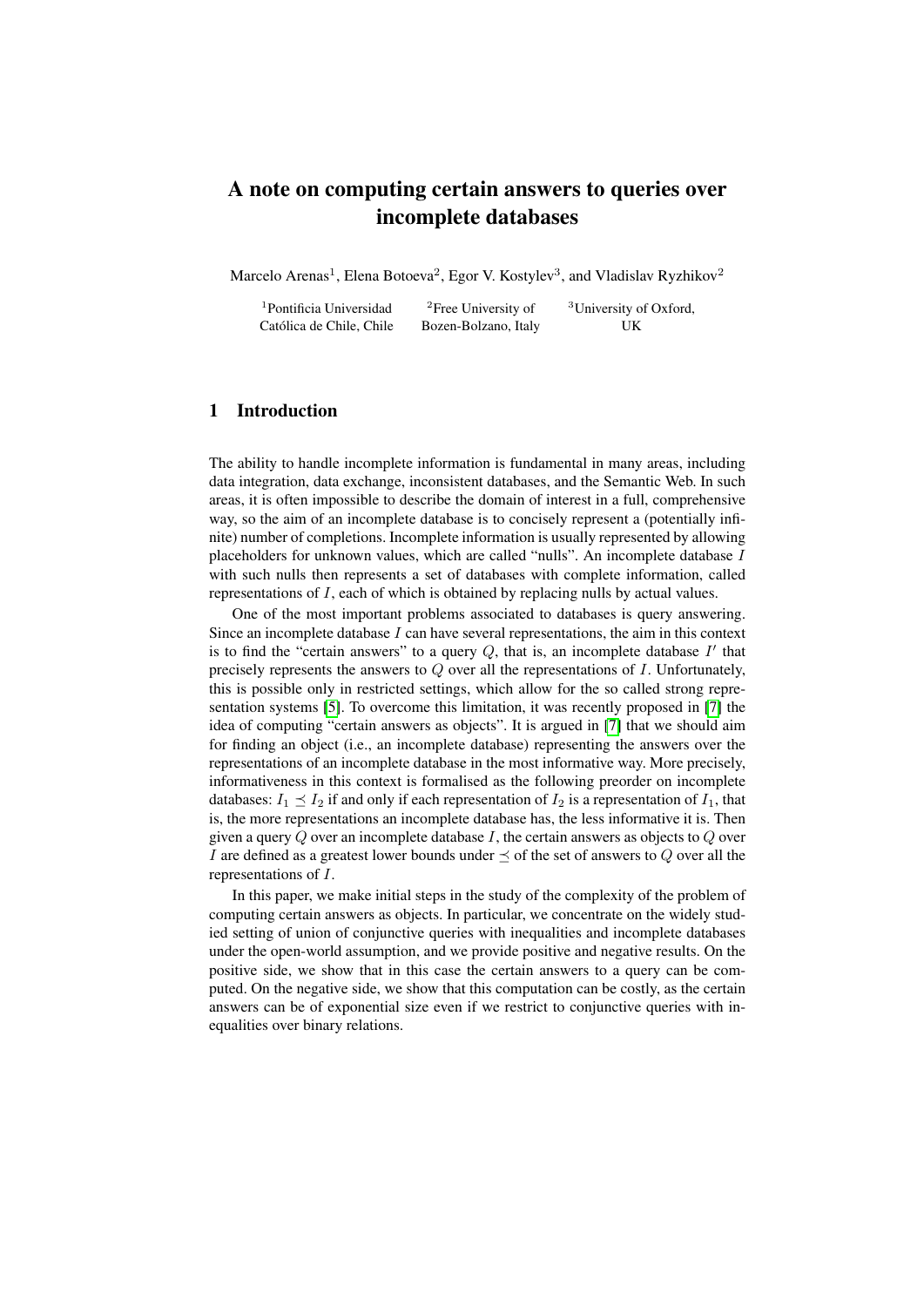#### 2 Preliminaries

We assume countably infinite disjoint sets of constants, denoted by Const, and of nulls, denoted by Null. A *relational schema* (or just *schema*) Σ is a set of relation names with associated arities. An *incomplete database* I over Σ is an assignment of a k-ary relation  $R<sup>I</sup>$  over (Const∪Null) to each k-ary name R in  $\Sigma$ . Sets of constants and nulls that occur in I are denoted by  $Const(I)$  and  $Null(I)$ , respectively, and their union, called an *active*  $domain$ , is denoted by  $adom(I)$ . A *complete* database is an incomplete database without nulls. In what follows, we use I,  $I_1$ ,  $I_2$ ,  $I'$ , ... to denote incomplete databases, and D,  $D_1, D_2, D', \ldots$  to denote complete databases.

The semantics of an incomplete database  $I$  is defined in terms of its representations, which are complete databases that are considered as possible interpretations of  $I$  [1,5]. To define this semantics, we need the following notion: a *valuation* on an incomplete database I is a map v : adom $(I) \rightarrow$  Const that is the identity on Const $(I)$ . Such a mapping naturally extends to databases, so we write  $v(I)$  as well. Then, under the *open-world assumption*, the set of *representations* of  $I$ , denoted by  $II$ , is defined as  $\llbracket I \rrbracket = \{ D \mid D$  is a complete database and  $v(I) \subseteq D$  for some valuation v of  $I \}$ . Note that  $\llbracket I \rrbracket \neq \emptyset$  for every incomplete database I. An incomplete database  $I_2$  is *at least as informative as* an incomplete database  $I_1$  [7], denoted by  $I_1 \preceq I_2$ , if  $\llbracket I_2 \rrbracket \subseteq \llbracket I_1 \rrbracket$ . Notice that  $\preceq$  is a preorder, that is, it is reflexive and transitive. Moreover, given an incomplete database  $I$  and a set  $I$  of incomplete databases,  $I$  is a *lower bound* for  $I$  if  $I \leq I'$  for every  $I' \in \mathcal{I}$ , and I is a *greatest lower bound* for I if I is a lower bound for  $\mathcal I$  and for every lower bound  $I'$  for  $\mathcal I$ , it holds that  $I' \preceq I$ . The set of all greatest lower bounds of  $\mathcal I$  is denoted by  $\mathsf{glb}(\mathcal I)$ .

A *homomorphism* from an incomplete database  $I_1$  to an incomplete database  $I_2$  is a function h:  $adom(I_1) \rightarrow adom(I_2)$  that is the identity on  $Const(I_1)$  and such that  $h(I_1) \subseteq I_2$  (we define  $h(I)$  analogously to  $v(I)$  before). We write  $I_1 \mapsto I_2$  if there is a homomorphism from  $I_1$  to  $I_2$ , and  $I_1 \mapsto \mathcal{I}$ , for a set  $\mathcal I$  of incomplete databases, if  $I_1 \mapsto I_2$  for each  $I_2 \in \mathcal{I}$ . Then a characterization of  $\preceq$  is given by the following statement [7]:

$$
I_1 \preceq I_2 \text{ if and only if } I_1 \mapsto I_2. \tag{1}
$$

As customary, a *query* Q over a schema  $\Sigma$  is a function that assigns to each complete database D of  $\Sigma$  a complete database  $Q(D)$ . Moreover, given an incomplete database I, the *certain answers as object* (or *certain answers*, for short) to Q over I, denoted by  $cert(Q, I)$ , is defined [7] as an incomplete database satisfying

$$
cert(Q, I) \in \mathsf{glb}(\mathsf{ans}(Q, I)), \quad \text{where} \quad \mathsf{ans}(Q, I) = \{Q(D) \mid D \in \llbracket I \rrbracket\}.
$$

Notice that two greatest lower bounds  $I_1$ ,  $I_2$  of ans( $Q$ ,  $I$ ) are equivalent in terms of the information ordering:  $I_1 \preceq I_2$  and  $I_2 \preceq I_1$ ; thus, we can choose any greatest lower bound of ans $(Q, I)$  as the certain answer to Q over I.

#### 3 Computing Certain Answers

In this section, we focus on the problem of computing cert $(Q, I)$  for a union of conjunctive queries Q with inequalities (UCQ<sup> $\neq$ </sup>) and an incomplete database I. It is assumed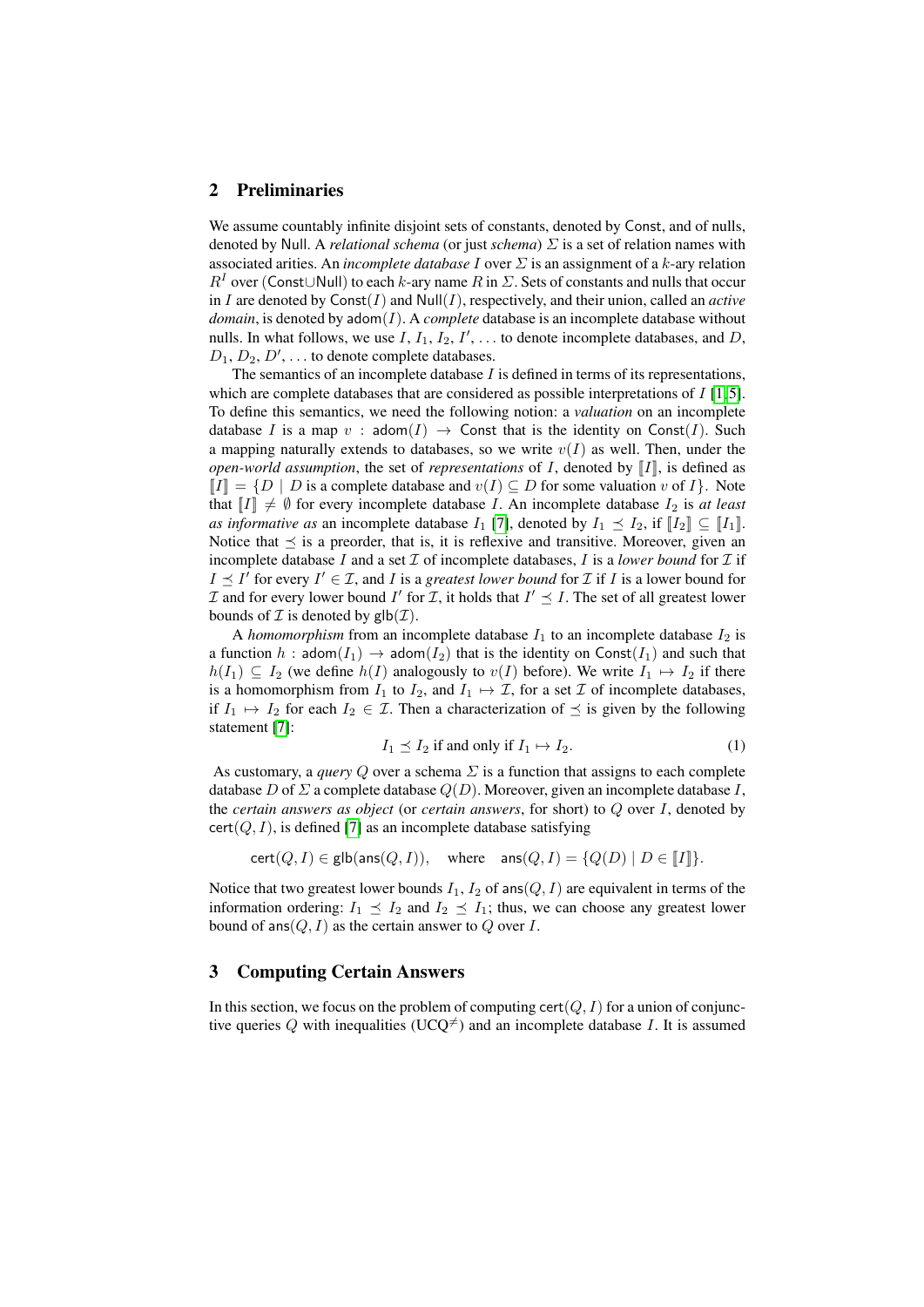that a reader is familiar with the syntax of such queries as well as their semantics (i.e., the definition of  $Q(D)$ ). Complete proofs of the results below can be found in [3].

The first issue we have to deal with when computing  $cert(Q, I)$  is the fact that  $ans(Q, I)$  may be infinite. The following proposition overcomes this limitation by showing that it is not necessary to consider the entire set  $\text{ans}(Q, I)$  when computing  $cert(Q, I)$ , but instead one can consider just a finite subset of it.

**Proposition 1.** Let Q be a  $UCQ^{\neq}$  over a schema  $\Sigma$  and I an incomplete database over  $Σ.$  Then there exists  $D ⊆$  ans $(Q, I)$  *such that*  $D$  *is finite and* cert $(Q, I)$  *is a greatest lower bound of* D*.*

In fact, from the proof of Proposition 1, it is possible to obtain a simple exponentialtime algorithm that, given a UCQ<sup> $\neq$ </sup> Q and an incomplete database I, returns a set  $\mathcal{D} \subseteq$ ans(Q, I) such that cert(Q, I)  $\in$  glb(D), where each  $D \in \mathcal{D}$  is of linear size in the size of I. We denote such  $D$  by ans<sub>can</sub> $(Q, I)$ .

Now, given a finite set  $D$ , it is known (see, e.g., [8], [6, Proposition 5], or [4]) that a greatest lower bound of D with respect to the relation  $\mapsto$  and, by (1), to the relation  $\leq$  can be computed via the *(direct) product* of the databases in D, which is defined as follows. Let  $I_1$  and  $I_2$  be incomplete databases over a schema  $\Sigma$ . The product  $I_1 \times I_2$ is a database I such that, for each k-ry relation R in  $\Sigma$ ,

$$
R^I = \{ (a_1 \times b_1, \ldots, a_k \times b_k) \mid (a_1, \ldots, a_k) \in R^{I_1}, (b_1, \ldots, b_k) \in R^{I_2} \};
$$

here  $a \times a = a$  for all  $a \in$  Const  $\cup$  Null and  $a \times b$  is a fresh null  $n_{a,b}$  for all different  $a, b \in$  Const ∪ Null. It immediately follows that Const(I)  $\subseteq$  Const(I<sub>1</sub>) ∩ Const(I<sub>2</sub>). Note that the product is associative and commutative (up to renaming of nulls). For  $\mathcal{D} = \{D_1, \ldots, D_n\}$ , we denote by  $\prod \mathcal{D}$  the product  $D_1 \times \cdots \times D_n$ . The following picture illustrates this notion for a schema consisting of a single binary relation:



By combining Proposition 1 with the algorithm for computing  $ans_{can}(Q, I)$ , we obtain an algorithm for computing a certain answer.

**Proposition 2.** Let Q be a  $UCQ^{\neq}$  over a schema  $\Sigma$  and I and incomplete database  $over \Sigma$ . Then  $\textsf{cert}(Q, I)$  can be computed as  $\prod \textsf{ans}_\textsf{can}(Q, I)$ .

Finally, in the following theorem, which is the main result of this note, we prove that the certain answers as objects can be of exponential size, even if we restrict to the case of conjunctive queries over binary relations.

**Theorem 1.** *There exists a family of incomplete databases*  $I_n$ *, for*  $n \in \mathbb{N}$ *, and a conjunctive query* Q *with inequality such that the size of the smallest* cert(Q, In) *grows exponentially in the size of*  $I_n$ *.*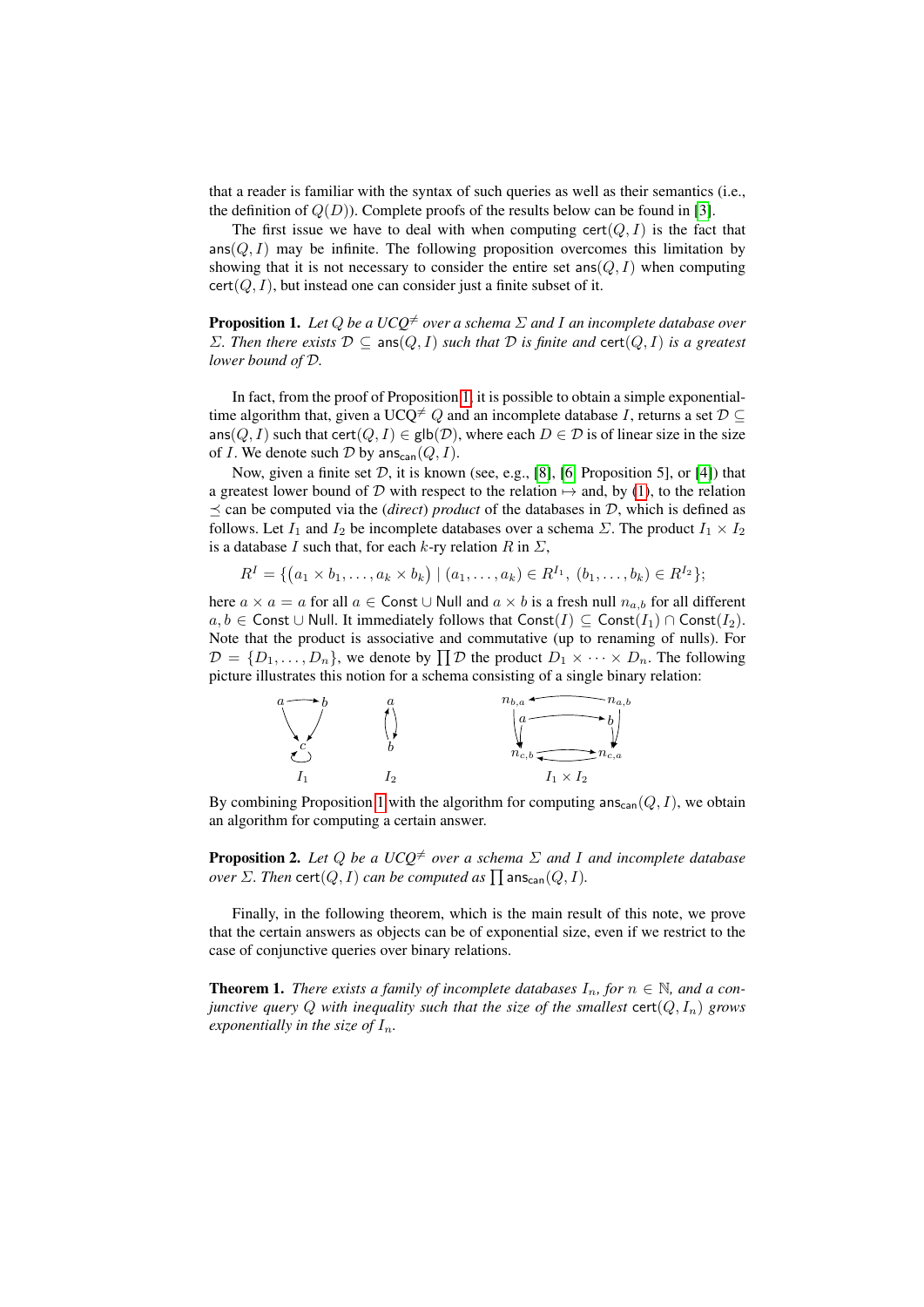*Proof. (Sketch)* For a natural number m, consider the complete database

$$
Z_m = \{Z(d_1, d_2), \ldots, Z(d_{m-1}, d_m), Z(d_m, d_1)\},\
$$

where  $d_1, d_2, \ldots, d_m$  are (distinct) constants, encoding a directed cycle of length m.

Let *n* be a natural number, and let  $p_1, \ldots, p_n$  be the first *n* prime numbers. We define  $I_n$  to be the incomplete database containing

 $-$  disjoint cycles  $Z_{p_1}, \ldots, Z_{p_n}$ ,

- for a constant  $a_i$ ,  $i = 1, ..., n$ , the pairs  $R(c_i, a_i)$  for each constant  $c_i$  in  $Z_{p_i}$ ,

– for constants  $b_1$  and  $b_n$ , the pairs  $P(a_1, b_1)$  and  $P(a_n, b_n)$ , and

− for nulls  $l_1, \ldots, l_{n-1}$ , the pairs  $P(a_i, l_i)$  and  $P(a_{i+1}, l_i)$  for  $1 \le i \le n-1$ . Below we depict  $I_5$ :



Consider the query

$$
Q(x, y) = \exists z (Z(x, y) \land R(x, z) \land R(y, z) \land Q^{\neq}(z)),
$$
  
where 
$$
Q^{\neq}(z) = \exists u \exists v (P(z, u) \land P(z, v) \land (u \neq v)).
$$

We can show the following property:

(minimal) each binary relation  $C_{p_i} = \{(c, d) | Z(c, d) \in Z_{p_i}\}$ , for  $1 \le i \le n$ , is in  $ans(Q, I_n)$ , and any other relation in ans $(Q, I_n)$  subsumes one of them.

Let  $\mathcal{Z}_n = \{C_{p_1}, \ldots, C_{p_n}\}$ . We define a directed cycle of nulls of size  $p_1 \times \cdots \times p_n$ 

$$
Z^* = \{Z(n_1, n_2), \ldots, Z(n_{p_1 \times \cdots \times p_n-1}, n_{p_1 \times \cdots \times p_n}), Z(n_{p_1 \times \cdots \times p_n}, n_1)\}.
$$

We can prove two claims.

*Claim.* Any of certain answers cert $(Q, I_n)$  is in glb $(\mathcal{Z}_n)$ .

*Claim.* Set  $Z^*$  is in  $\text{glb}(\mathcal{Z}_n)$ .

The proof of the claims relies on (minimal), while the construction of  $Z^*$  and the proof of the second claim rely on the fact that  $C_{p_i}$  are cycles of prime length. Indeed,  $Z^*$  is (isomorphic to) the product of all  $C_{p_i}$ , as the product of a pair of directed cycles of sizes  $k_1$  and  $k_1$ , when  $k_1$  and  $k_2$  are co-prime numbers, is a directed cycle of the size  $k_1 \times k_2$ .

From the above claims, it follows that  $Z^*$  and cert $(Q, I_n)$  are homomorphically equivalent. It is well-known from graph theory that every graph that is homomorphically equivalent to a directed cycle has to contain that cycle. Hence, the minimal certain answer cert $(Q, I_n)$  is of exponential size in the size of  $I_n$ . (We observe that the size of  $I_n$  is polynomially bounded in n, as  $p_n < cn^2$ , for a constant  $c$  [2].)